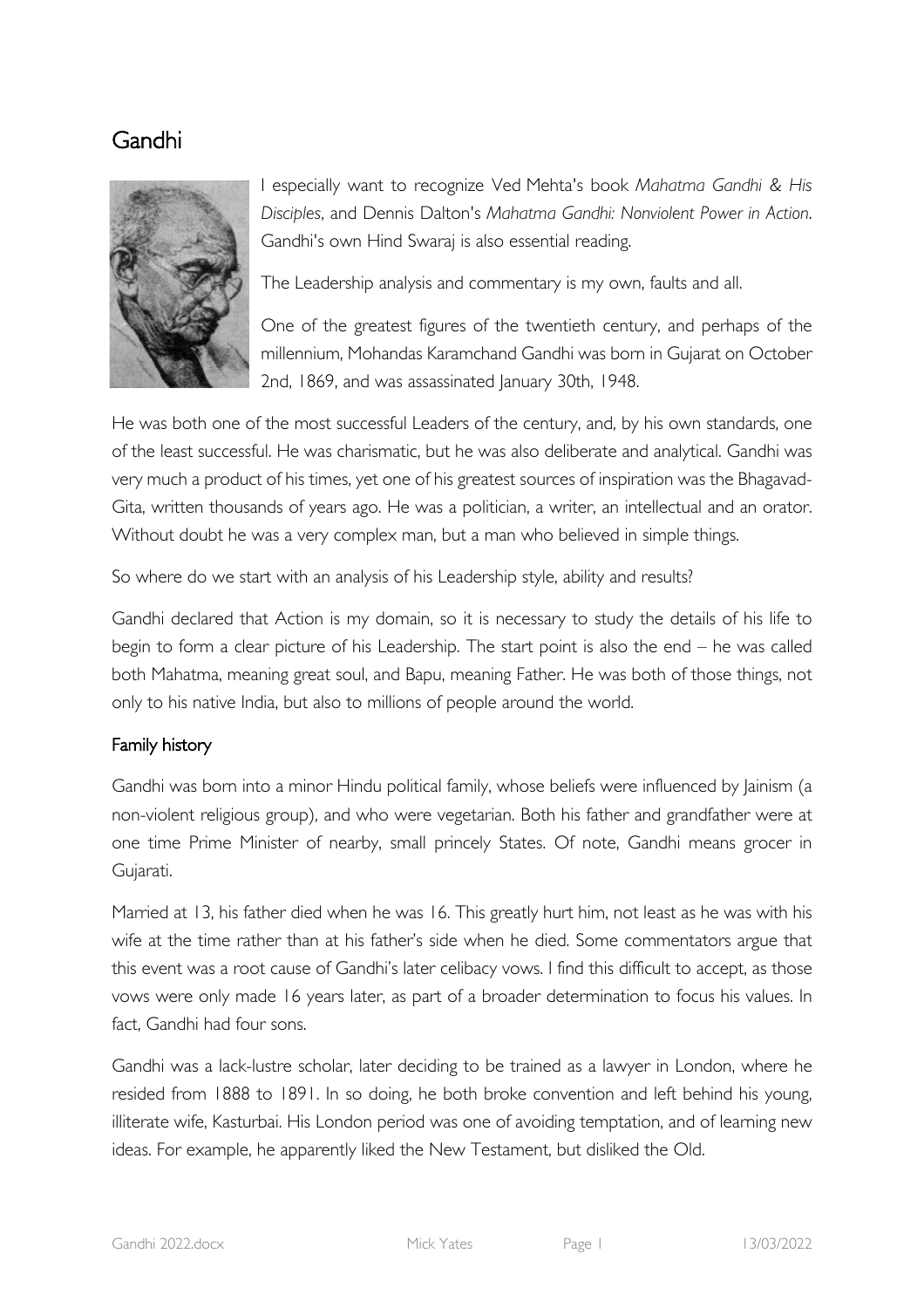After a brief stint unsuccessfully in an Indian law practice back home, he moved to South Africa in 1893, working as advisor to a well-to-do member of the Muslim Indian community. He went back to India to be with his wife in 1901 but returned in 1902 at the request of the South African Indian community.

# Swaraj

Gandhi spent 21 years in South Africa. A critical event in his life was one week into his stay there, where he was asked to leave the First-Class compartment of a train by a European. Despite having the right ticket, he was forcibly removed from the train. He suffered other racial indignities in those early months.

His two central ideas were born in South Africa. These were

- Swaraj (Independence for India, and personal spiritual renewal of all Indians),
- Satyagraha (truth, love and non-violence). Importantly, Satyagraha is more than just civil disobedience, as in Gandhi's view passive resistance could easily change into active resistance, and thus violence. Rather, in his conceptualization, respect for the other party was central, and all kinds of violence were forbidden absolutely.

Related to these two ideas was the Constructive Programme - Gandhi's Social Reform platform, consisting of three points:

- 1. Hindu/Muslim unity,
- 2. The abolition of Untouchability
- 3. Swadeshi, the manufacture and use of indigenous products.

Gandhi's goal was none other than the complete transformation of India and its people. Whilst many of his later political colleagues shared some of these ideals, few shared all. We will return to these thoughts as we analyze Gandhi's Leadership.

Whilst in South Africa he learnt from Jewish and Christian friends and developed respect for the ideas of Leo Tolstoy amongst others. Tolstoy's work The Kingdom of God is within You stated that all Government is based on war, and that one can only counter these evils through passive resistance. Gandhi also got involved in humanitarian activities. For example, he led a Red Cross unit in the Boer War, in 1899, and was decorated by the British authorities as a result.

When he was about to leave Durban in 1894 to return home to India, he was galvanized by newly written comments in the papers about the proposed Natal Franchise Amendment Bill. His friends and business acquaintances, hearing what he had to say about this, and how he said it, urged him to stay.

Thus, he drafted the first Indian Petition to the Government in 1894, against the Bill, which took away voting rights from Indians. In 1894 he also founded the Natal Indian Congress to build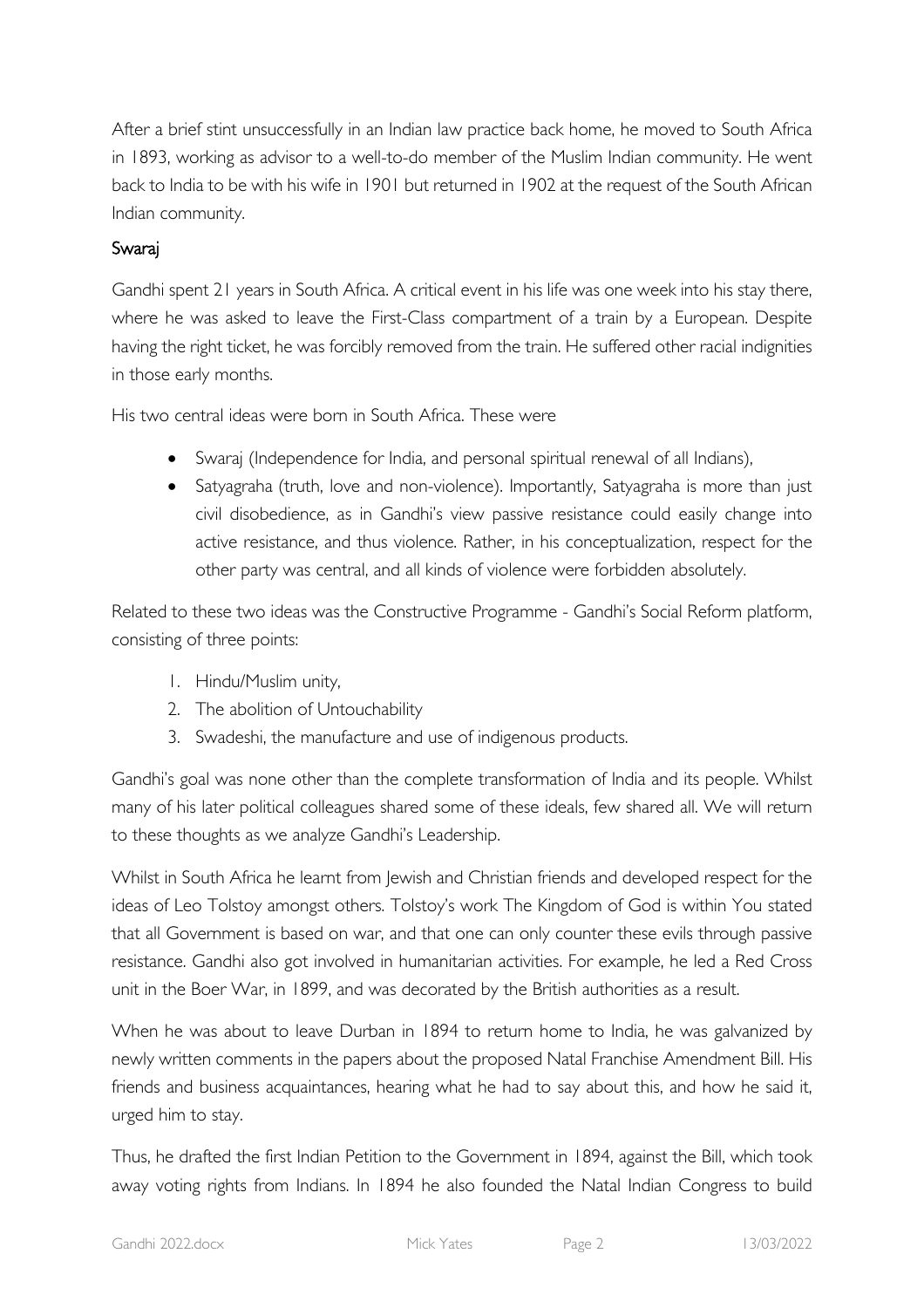support for the Indian cause. He actually succeeded in reducing some of the harshness of the bill. However, his other campaigns against unjust laws and discrimination were not successful. Of note, British law overrode Natal law, and prohibited racial discrimination. But Natal had freedom on administrative matters, and loosely worded laws allowed much abuse. His activities and his support for the causes of the poor were rapidly building his reputation, in South Africa and in England.

# South Africa

Another critical event was in 1906, when Gandhi organized an ambulance corps to go to Zululand. The Natal Government mounted a campaign to suppress the Zulu Rebellion, started when a chief killed a tax collector. The intense suffering of the Zulu's, and the lack of caring exhibited by the authorities for the wounded left him deeply moved. In his Autobiography, Gandhi had noted that nursing was one of his principal joys. In any event, in Zululand Gandhi made his famous vows:

- Brahmacharya celibacy, an ancient Hindu vow
- Satyagraha truth, love and non-violence, Gandhi's own invention
- Ahisma non-violence to all creatures, and vegetarianism, a Jain vow

Gandhi later in his life slept naked with some of his women associates. These experiments in sexual self-control were often seen as controversial, but Gandhi's intent was to probe the limits of sexuality, and to show that it was possible to attain absolute and child-like innocence.

It was in 1904 that he first started a weekly journal (the Indian Opinion) and began living in communes, on the Phoenix Farm in Natal. In 1910 he started the Tolstoy Farm, near Johannesburg. This later was an 1,100-acre farm given to him by a close Jewish friend, saying a great deal about Gandhi's uncommonly wide and somewhat eclectic following, even in those early years.

## Satyagraha

In 1906 in the Transvaal, the Government wanted Indians to register and be fingerprinted like criminals. The law also meant that only existing Indian residents could be registered, Indians could not freely travel between Provinces, and future immigration was to be controlled. At that time there were about 13,000 Indians in Transvaal, and about 100,000 in all of South Africa, so it was a large group affected. Gandhi even went to England to gain support for his view.

But, despite reassurances he won there, and some concessions he received from the Transvaal Government, the law was passed in 1907 as the Asiatic Registration Bill. Gandhi and his followers called it The Black Act.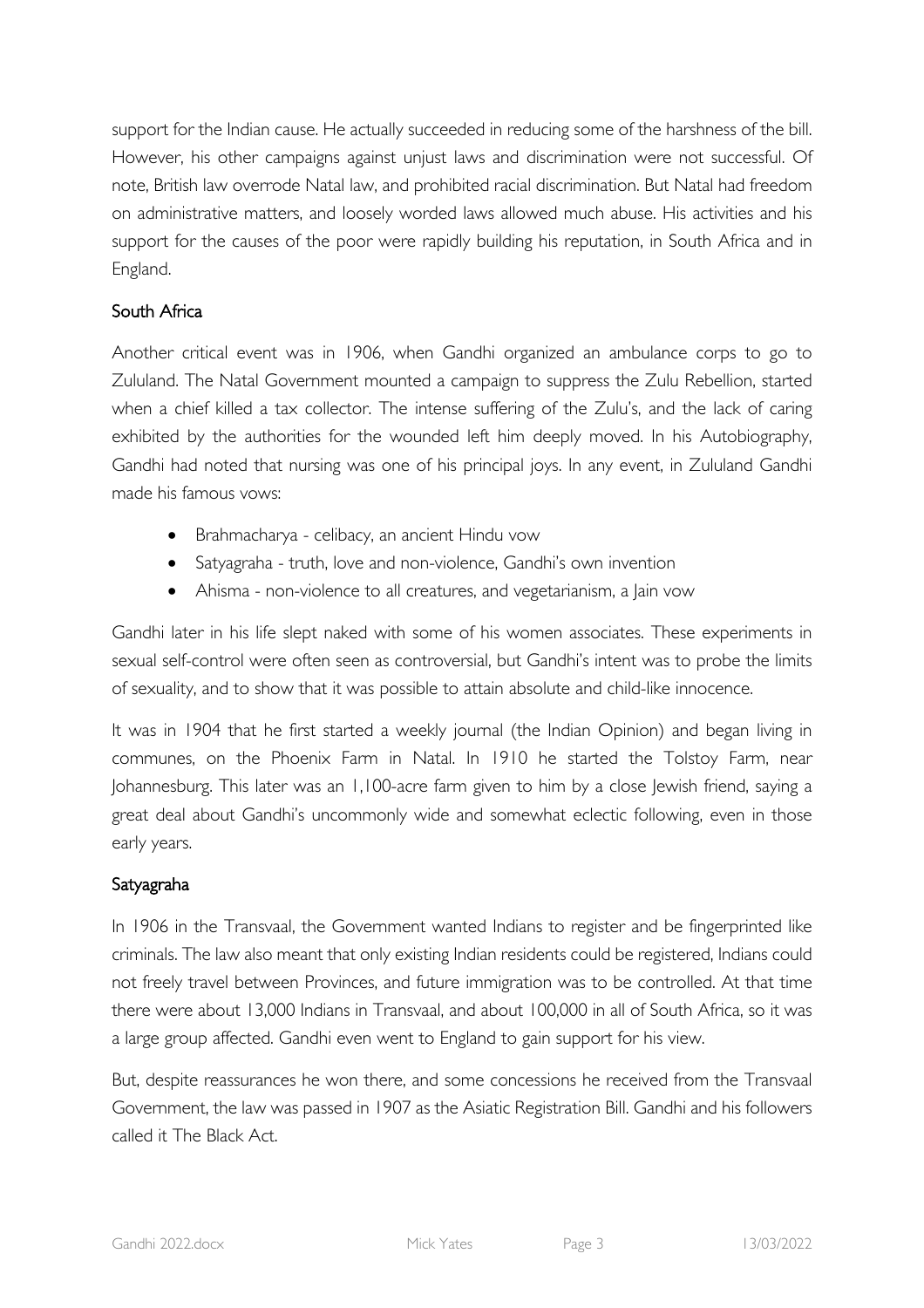Gandhi at that moment galvanized his ideas into Satyagraha and founded the Passive Resistance Association. Importantly, Satyagraha combined both Political and religious goals in Gandhi's mind, for the first time, with a very clear focus an action.

Gandhi and others refused to register. He was involved in a mass burning of registration documents, he was tried, and he went to jail. This was in Pretoria, in 1908, and it was his first time in jail. He served two weeks of his sentence.

After many Indians were jailed, Gandhi reached a compromise with General Jan Christian Smuts, the South African Leader. If Indians voluntarily registered, all Indian protesters in jail would be released. Gandhi agreed, although it led to his being attacked by extremist Indians and rescued by a white police officer. Smuts later reneged on the deal. Nevertheless, this left Gandhi relatively undeterred, and he believed totally in his non-violent approach.

His second imprisonment was also in 1909 (his third was in 1910). On his way back from England later in 1909, where he was again soliciting support for the Indian cause, he wrote Hind Swaraj, his seminal work which set out his philosophy and action plan. It was published in December 1909, in Gujarati.

In 1910, the Union of South Africa was created from the provinces, giving yet more legal autonomy to the Government.

In 1913, Judge Searle ruled that only marriages performed under Christian Rites were legal, instantly making Indian, Muslim, and other marriages irrelevant. Gandhi wanted to fill the jails with Indians. October of that year he led a march supporting mineworkers across the Transvaal border, and was arrested several times, including twice in one day. Pressure was mounting on the Government to open an independent inquiry. However, at that time European railway workers went on strike, and the Government was in real jeopardy. So, Gandhi called off the Indian actions, as he did not want to take advantage of his government opponents' weaknesses.

In any event, in this case Gandhi won. He reached agreement with Smuts in 1914, and the introduction of the Indian Relief Act of 1914 made Indian and other marriages fully legal. The head (poll) tax was also abolished, which had been a long-standing source of discontent. He did not, however, succeed in reversing the Immigration restrictions.

## Fasts

It was in South Africa that Gandhi first used fasting as a tool in Satyagraha. Gandhi recognized that fasting could be misconstrued by others (he was, for example, accused of selfish egoism exhibited in his fasts!), so he developed very clear rules. In essence, fasts were an expression of suffering love, in a deeply Christian sense.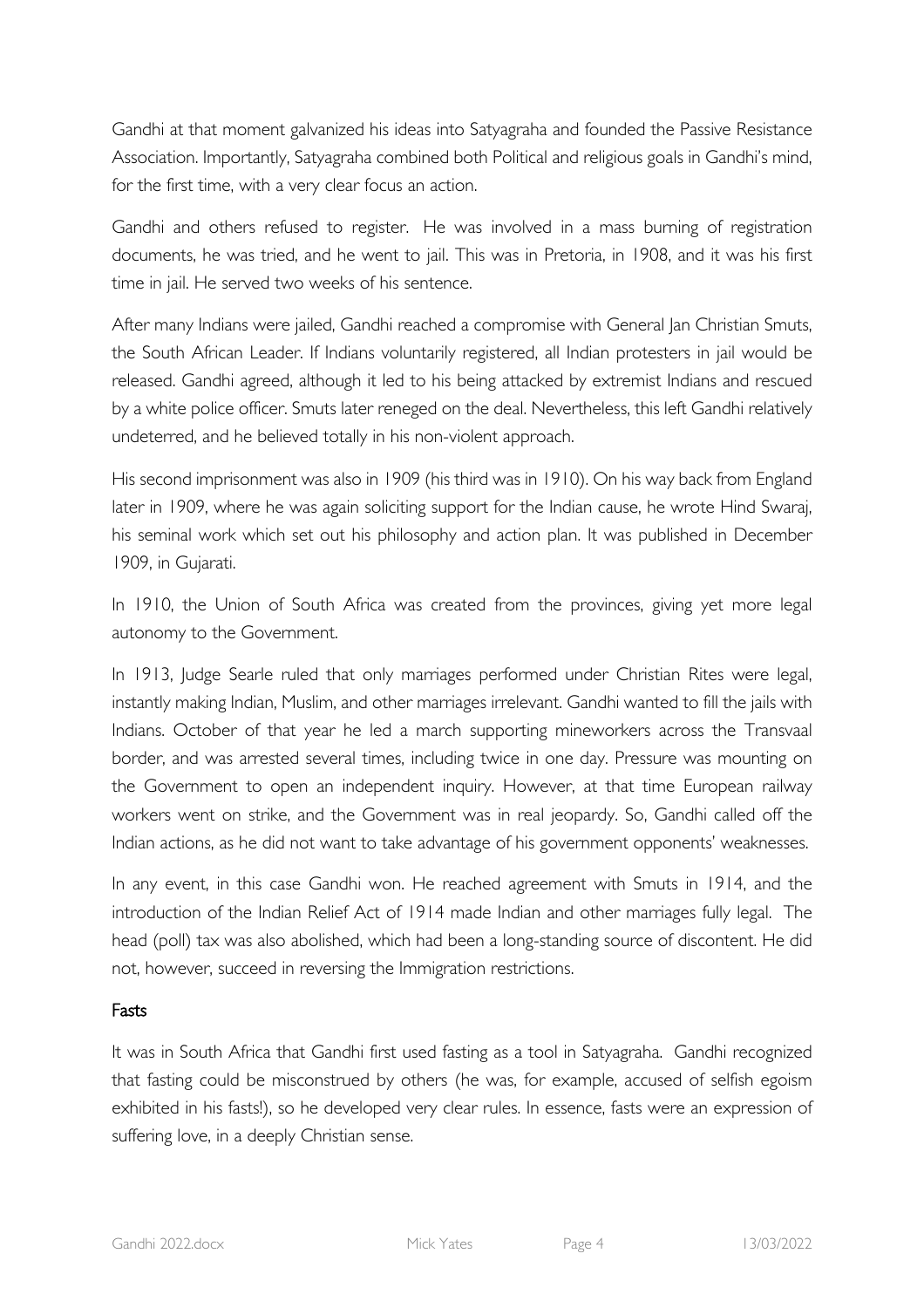According to Bhikhu Parekh, in his book in the Past Masters series, Gandhi's reasons for fasting were essentially fourfold:

- it was his way of expressing his own deep sense of sorrow at the way those he loved had disappointed him
- it was his way, as their Leader, for atoning for their misdeeds
- it was his last attempt to stir deep spiritual feelings in others and to appeal to their moral sense
- it was his way of bringing the quarrelling parties together.

Gandhi also placed limits on when fasting was appropriate.

- Fasts could only be undertaken against those people he loved
- Fasts must have a concrete and specific goal, not abstract aims
- The fast must be morally defensible in the eyes of the target
- The fast must in no way serve his own interests
- The fast must not ask people to do something they were incapable of, or to cause great hardship.

Gandhi followed these principles on every fast. During his lifetime, he fasted 17 times.

# To India

As a result of his activities, Gandhi became quite well known in India, and this gave a virtually instant platform for his activities when he returned.

Throughout the South African period he was never anti-British and was quite civil even towards General Smuts. He believed in his duties to the Empire, especially in time of war, as demonstrated by his organizing another (perhaps less successful) ambulance group for the British in World War 1 and recruiting troops for the British Army when back in India in 1918.

Rather, Gandhi was pro- Indian, pro- truth and pro- non-violence. In essence, he was pro- human rights (to steal a phrase he never actually used in its current Western meaning), but with a profound personal intensity and commitment. He carried this attitude with him as he returned to India.

He thus left South Africa with the basis of his life philosophy, a proven method of organizing people to get political results, a growing reputation, and massive personal self-confidence.

# Bengal Partition

From 1905 to 1911, the Viceroy of India, Lord Curzon, had divided the province of Bengal into two - West Bengal, Bihar & Orissa, with a Hindu majority, and East Bengal & Assam, with a Muslim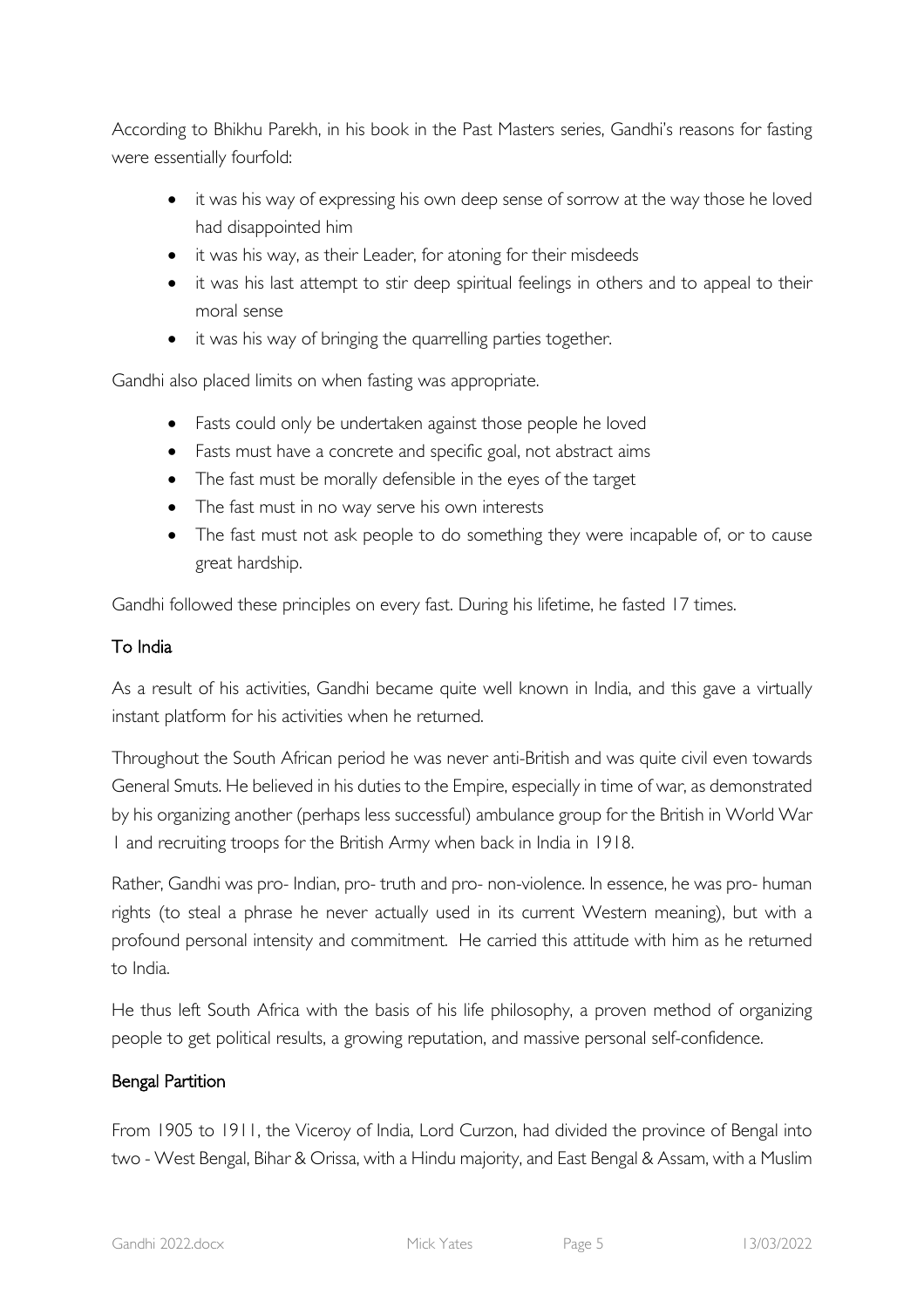majority. He did this largely for relatively short-term political reasons, but it had long term implications. Most importantly, it served to awaken the Indian population to the need for Independence, to control their own destiny. Clearly, as is evident from Gandhi's Collected Works, he was well informed about these developments.

## Return to India

In 1914, Gandhi left South Africa, first spending a few months in England, where he organized an ambulance corps of Indians to help Britain in World War I. He arrived in India towards the end of 1914.

In 1915, he founded the Sabarmati (Satyagraha) Ashram, near the Sabarmati River at Ahmedabad. (In 1936, he founded the Sevagram Ashram, near Wardha).

For a time, before launching into new action, he carefully studied the Indian condition and the political landscape. Then, in 1917 he launched his first Satyagraha campaign in India, for the rights of farmers on indigo plantations in Champaran, Bihar. He was arrested, but the case was not pressed. In 1918, he led a mill worker's strike in Ahmedabad, reaching an agreement with the owners after a three day fast, his first Satyagraha fast in India. Events built momentum.

Considering it his duty, in 1918 he actively recruited Indian volunteers to fight in World War I.

April 1919, he organized a National Hartal or mass strike against the British authorities. He fasted for three days in penance for violence from Hindu activists, but unfortunately the Hartal partly set the stage for the infamous Amritsar massacre.

The Government banned public meetings in the Punjab, and when one such meeting took place, 379 unarmed Sikhs were massacred, and 1137 wounded – men, women and children. This followed the orders of British General Dyer. Unsurprisingly, this dreadful event polarized public opinion in India and in Britain when the facts became known. The resultant report from the Hunter Commission largely exonerated Dyer, and thus severely discredited the Colonial Raj.

## **Congress**

In 1920, Gandhi became the leader of the All India Home Rule League, and he drafted the first constitution of the Indian National Congress. Not without dissent, Satyagraha was adopted as the policy of Congress, and it remained so until Independence.

It was thus in 1920 that the non-cooperation movement was first launched nationally. This included such powerful symbols as burning foreign cloth, although poet Rabrindranath Tagore (later a Nobel Prize winner) was amongst several key leaders who felt Gandhi was overly feeding nationalism. Tagore was a friend of Gandhi (he first called him Mahatma), yet still he felt that Gandhi should pay more attention to the need for India to be properly integrated into the Global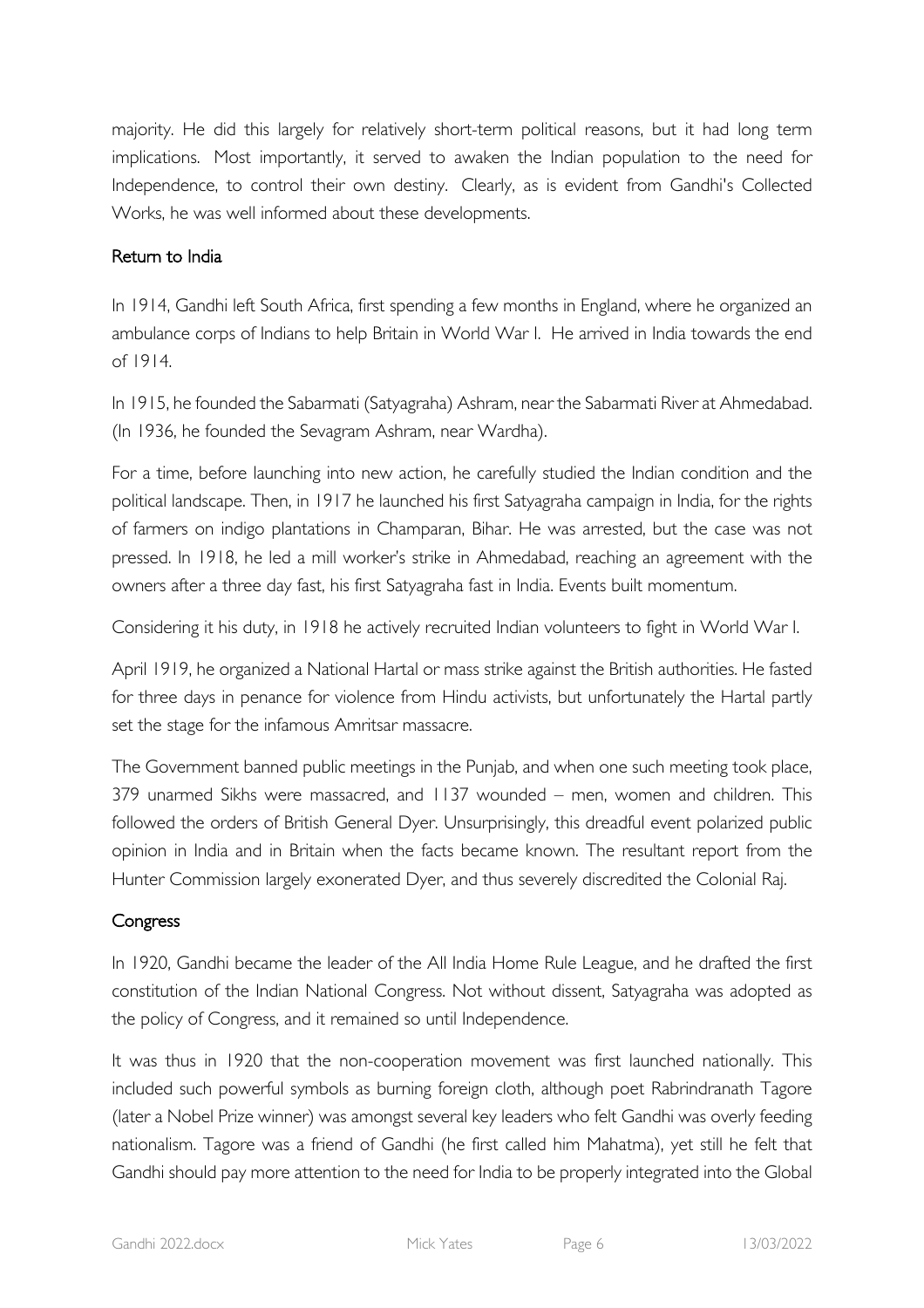Community. Gandhi seemed to agree with this in principle but believed it necessary to have an independent India in its fullest sense, as a pre-requisite to India's emergence on the global stage.

#### Bardoli

In Bardoli in 1922, Sardar Patel led a Satyagraha against unfair taxes. This was a positive and pivotal event in the story of independence, which demonstrated the power of a grass roots issue as a key to future actions. Unfortunately, it also led to riots, and Gandhi fasted for five days in penance for this violence. 1922 was also the year Gandhi was arrested for the first time in India, for burning foreign cloth. At trial he so moved the Colonial judge that the judge admitted that no one would be better pleased than he if the Government were to release him sooner than the statutory 6 years he had placed as a sentenced on Gandhi. Gandhi thanked the judge in a most courteous exchange, and in fact he was released after 22 months.

From 1924 to 1928, Gandhi was relatively quiet. He even observed a year off in 1926, devoted to reflection and experimentation. During that time the Indian predicament worsened, and the political scene got yet more difficult.

## Salt March

It was in 1930 that Gandhi led the famous Salt March. The Colonial Government had taxed salt for many years, and unauthorized production of this essential mineral was illegal. So, this law affected poorer people even more than most other laws. Without doubt the march, which touched the poorest of Indians and gained global notice, was the most successful event of the entire independence campaign. Whilst the idea was not fully supported by all Congress Leaders, Gandhi had found a brilliant yet simple way of touching everyone's heart. Of note, the march got widespread support from women, and Gandhi cleverly used both Indian and Global media to further the cause.

In 1915, he During the early days of the march, Gandhi made one of the most moving speeches of his life, berating his supporters for being overzealous in using the resources of villages on the way in supporting the marchers. Gandhi called for personal purity, and an equality between marcher and suffering populace. He succeeded, and the march from that point was on the firmest moral ground, in his view.

It took 24 days and 241 miles to complete the march - from March 12th, departing from Sabarmati Ashram, to reach the coast at Dandi, on April 6th. He started with 78 followers and ended with thousands. Gandhi was 60 years old when he symbolically picked up salt on the beach and broke the law. He and thousands of others were arrested, but he was not put on public trial.

Unfortunately, the Salt Tax was not abolished until October 1946, during Nehru's interim Government.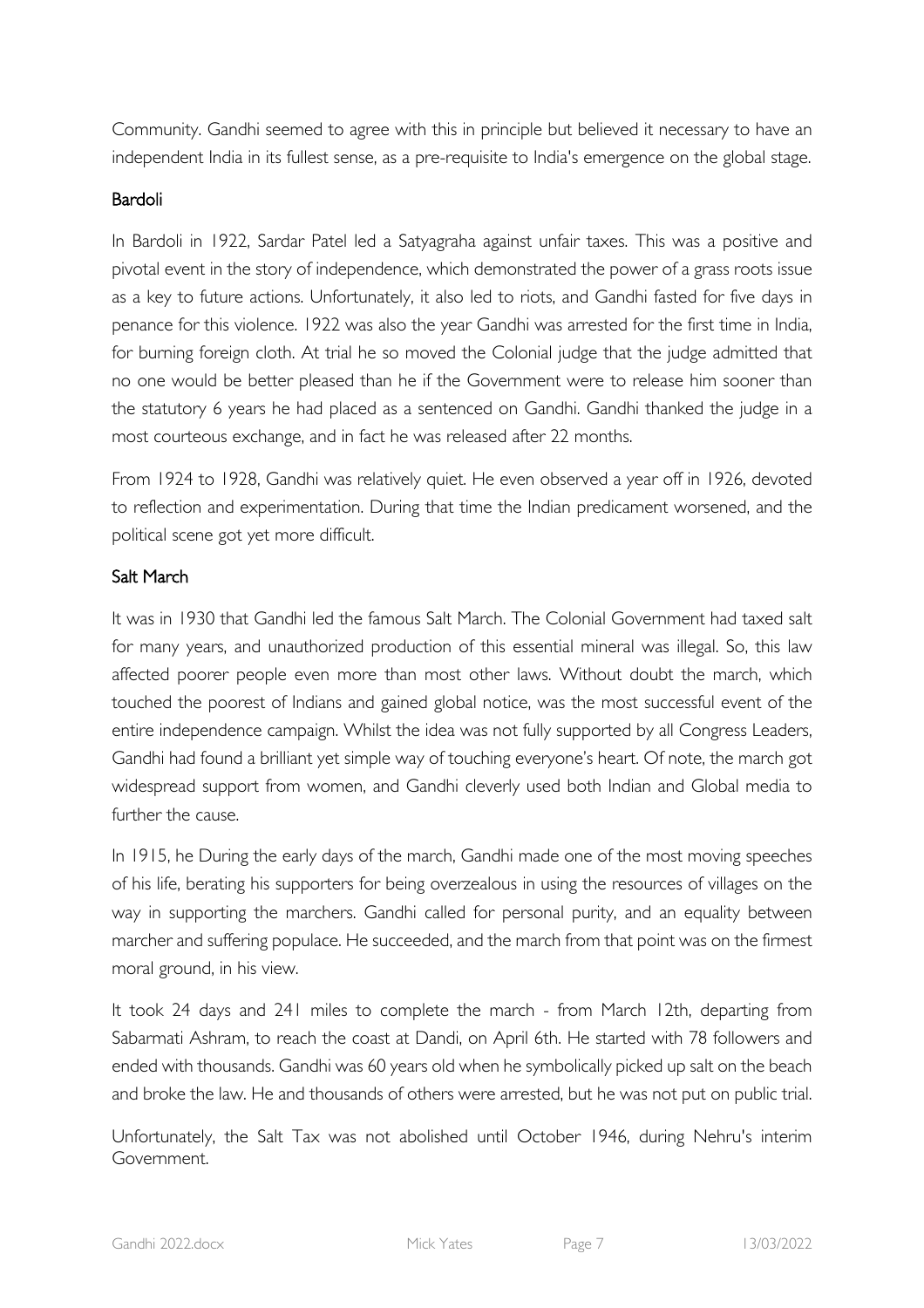# To England

Lord Irwin, the Viceroy, was ambivalent about the arrest of Gandhi, especially given the Government's defeat at Bardoli, and also partly because he agreed with Gandhi about the unjustness of some laws. Still, Gandhi and other leaders of Congress were arrested, and only released in January 1931.

March of that year Gandhi and Irwin came to an accord and civil disobedience ended. In August 1931 Gandhi attended an unsuccessful conference in London, and on his return Satyagraha restarted. During that trip he met many Leaders from all spheres of activity, including the King, and it was at that time he addressed mill workers in Lancashire – explaining that his rejection of foreign cloth was not an attack on them. He won their support.

Churchill called him shortly afterwards a half-naked fakir, for which Gandhi thanked him and remarked

*(I) would love to be a naked fakir but was not one as yet.*

# Children of God

1932 Gandhi was arrested again (in all, he spent 2338 days in prison in India and South Africa) but was released without trial. In 1933 he launched his weekly Harijan and started a major campaign in support of the Untouchables, or Children of God, as Gandhi preferred to call them.

It was clear to Gandhi that the whole issue of caste and Untouchability was a potential disaster in the making for India, and it became one of his main themes. His efforts were not always accepted by the Untouchables themselves, and at the end of his life he saw his work for the Untouchables as incomplete. In this instance, after heavy negotiation and another fast, he did however secure a three-way agreement between Congress, the Untouchables Leader Ambedker, and the Government.

# Hindu & Muslim

Gandhi was much less successful with Hindu / Muslim relations, which continued to deteriorate through the end of the decade. Jinnah, the Muslim Leader, and eventually Pakistan's first Prime Minister, was in many ways Gandhi's greatest intellectual adversary. Muslims had ruled over Indian for many centuries in its past, and there was much fear of reprisal by a Hindu majority state. To some extent, Gandhi's potent use of Hindu history and imagery actually helped the Muslim separatist cause.

In 1934 Gandhi inaugurated the All-India Village Industries Association. He also resigned his Congress position, at which time Jawaharlal Nehru became Congress' Leader (and later India's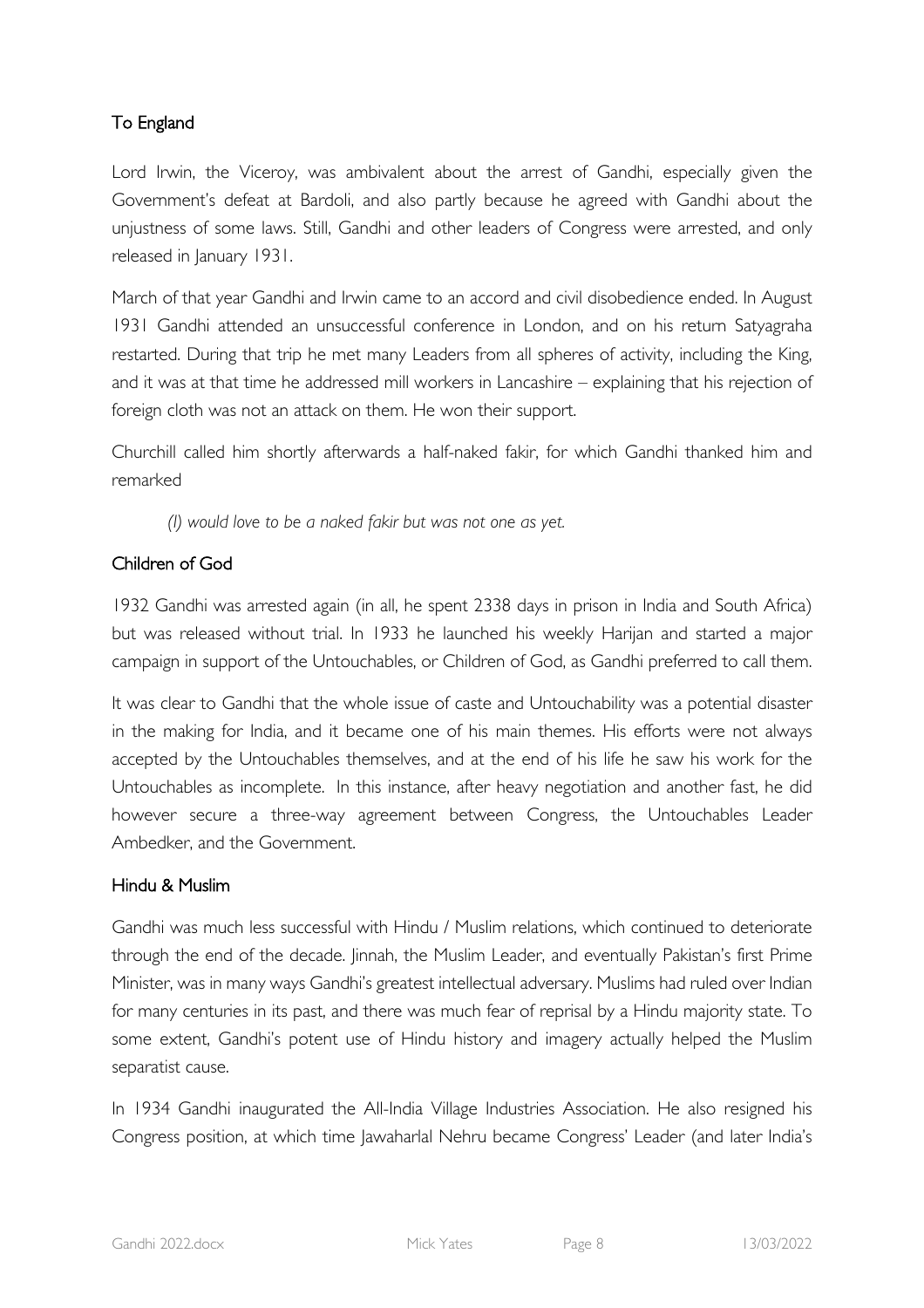first Prime Minister). Also, that year three attempts were made on Gandhi's life, something he just shrugged off.

There were provincial elections in 1937, which gave much power to the States, and also gave Congress a strong platform. The Act of 1935 which made this possible was generally accepted to be the forerunner of Independence. But elections also served to deepen the rift between Hindu and Muslim.

# **Negotiations**

In 1939 Gandhi returned more vigorously to Political Life. With Congress, he decided not to support Britain at the outbreak of World War II, unless India received unconditional independence. He was interned in 1942 but released two years later because of his poor health.

In 1942 Churchill sent left-winger Sir Stafford Cripps to India, and he came up with a plan for conditional but rather limited Indian Independence. Congress rejected the British proposal, and in August the final national Satyagraha was undertaken. The British blamed Gandhi for the breakdown in negotiations, and it was in November 1942 that Churchill said:

## *I did not become the King's First Minister to preside over the liquidation of the British Empire.*

It was in August 1942 that Gandhi demanded that the British quit India unconditionally and told Congress workers to consider themselves free of British rule from that moment. Gandhi and other Congress Leaders were arrested and held at the palace of the Aga Khan at Poona. Disobedience soon became violence, for which Viceroy Lord Linlithgow accused Gandhi of being responsible. Gandhi was shocked by this and attempted to engage the Viceroy by letter. With no positive response, in February 1943 Gandhi fasted for 21 days to help break the deadlock. He survived but his health was seriously affected from then on.

On February 22nd, 1944, whilst they were together in prison for the last time, Gandhi's wife Kasturbai died, at age 74. On May 6th Gandhi was released from prison. He had spent 5½ years in British Jails in India.

## Independence

In 1944 the British Government formally agreed to Indian Independence. One of the conditions of this was that the Hindu Congress Party and the Muslims resolve their differences. Despite Gandhi's implacable opposition (including a four-month 116 mile walk through East Bengal late 1946), this led to the partition of India and Pakistan at independence in 1947. In fact, in March 1947, at a conference with Lord Mountbatten, the last Viceroy, and Jinnah, Gandhi opposed Congress's agreement to this partition.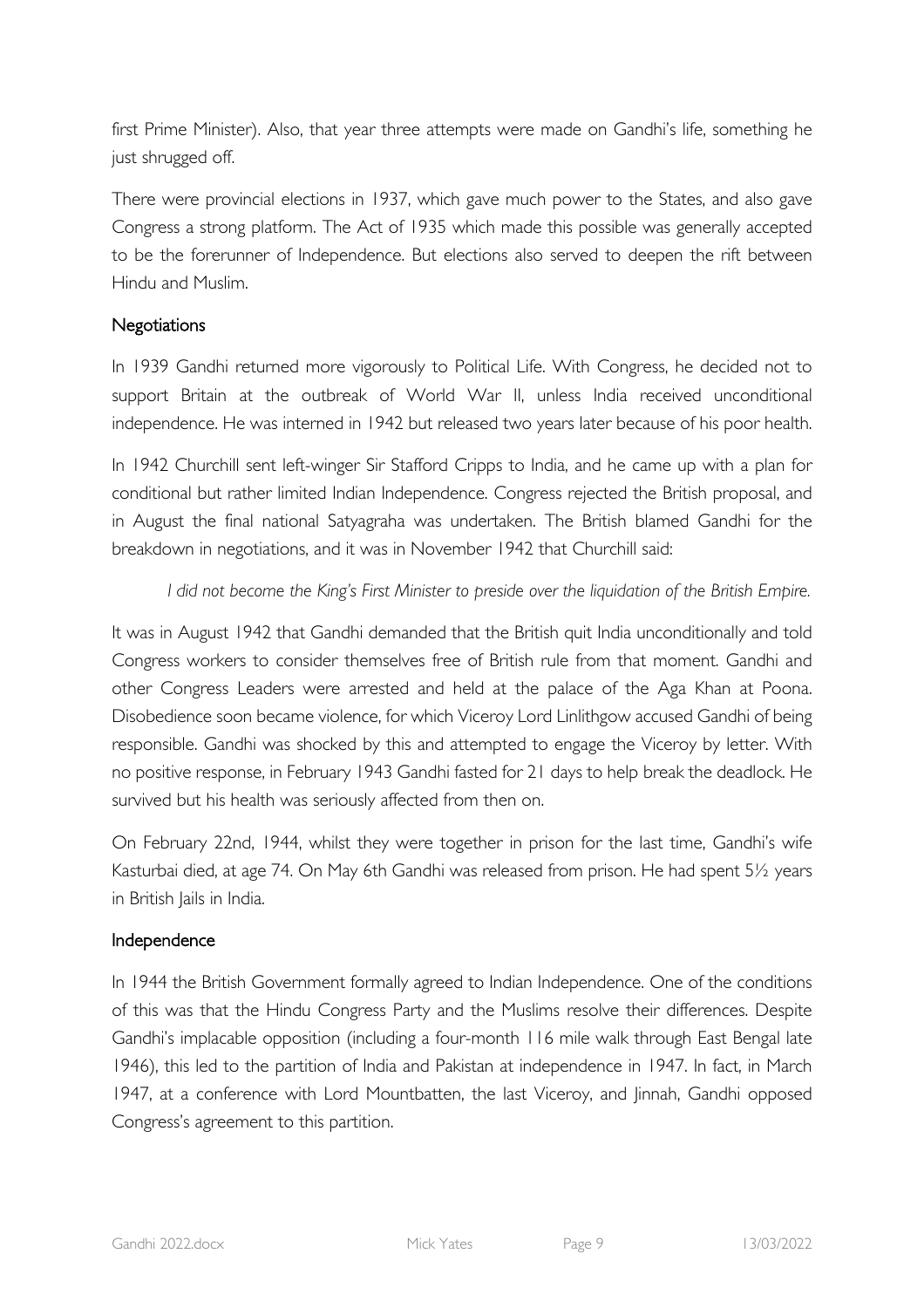In August, the month of Independence, Gandhi started a fast until his death to stop the incredible Hindu versus Muslim violence in Calcutta. His success prompted Mountbatten, a firm supporter of Gandhi, to write:

*In the Punjab, we have 55 thousand soldiers and large-scale rioting on our hands. In Bengal, our forces consist of one man, and there is no rioting.*

*As a serving officer, as well as an administrator, may I be allowed to pay my tribute to the One-Man Boundary Force, not forgetting his Second in Command, Mr. Suhrawardy.*

*You should have heard the enthusiastic applause which greeted the mention of your name in the Constituent Assembly on the 15th of August when all of us were thinking so much of you.*

August 15th was Independence Day, and Gandhi refused to attend the celebrations because of his opposition to partition. After Calcutta, he went to Delhi, and mingled with both Hindu and Muslim in an attempt to heal wounds. He also visited refugee camps, alone and without guards.

## Assassination

When the Government of independent India later agreed (with popular support) to renege on earlier promises of transfer of assets to Pakistan, Gandhi successfully protested with a fast. This aggravated extremist opposition to Gandhi, and a bomb went off at one of his prayer meetings in January 1948.

Gandhi was assassinated by Nathuram Godse, a Hindu extremist. Godse first bowed to him, them shot him three times at close range, on January 30th 1948. It was the day after he wrote a draft constitution of the Indian National Congress.

Albert Einstein, in tribute, said Gandhi

*… demonstrated that a powerful human following can be assembled not only through the cunning game of the usual political manoeuvres and trickeries, but through the cogent example of a morally superior life.*

## Gandhi & 4 E's

Gandhi learnt his Leadership skills during his years in South Africa and honed them in India.

Yes, he was naturally charismatic. Yes, he had a feel for his Follower's needs which was uncannily correct. But he did develop formal tools and methods to become a better Leader over time. What he learnt is instructive to us all.

Not surprisingly, I believe that he is a classic example of the Leadership model put forward in Leadership Truths. That is, he had a rock-solid value system from which all of his activities stemmed, he wanted to make major changes at every turn in his life, and he had a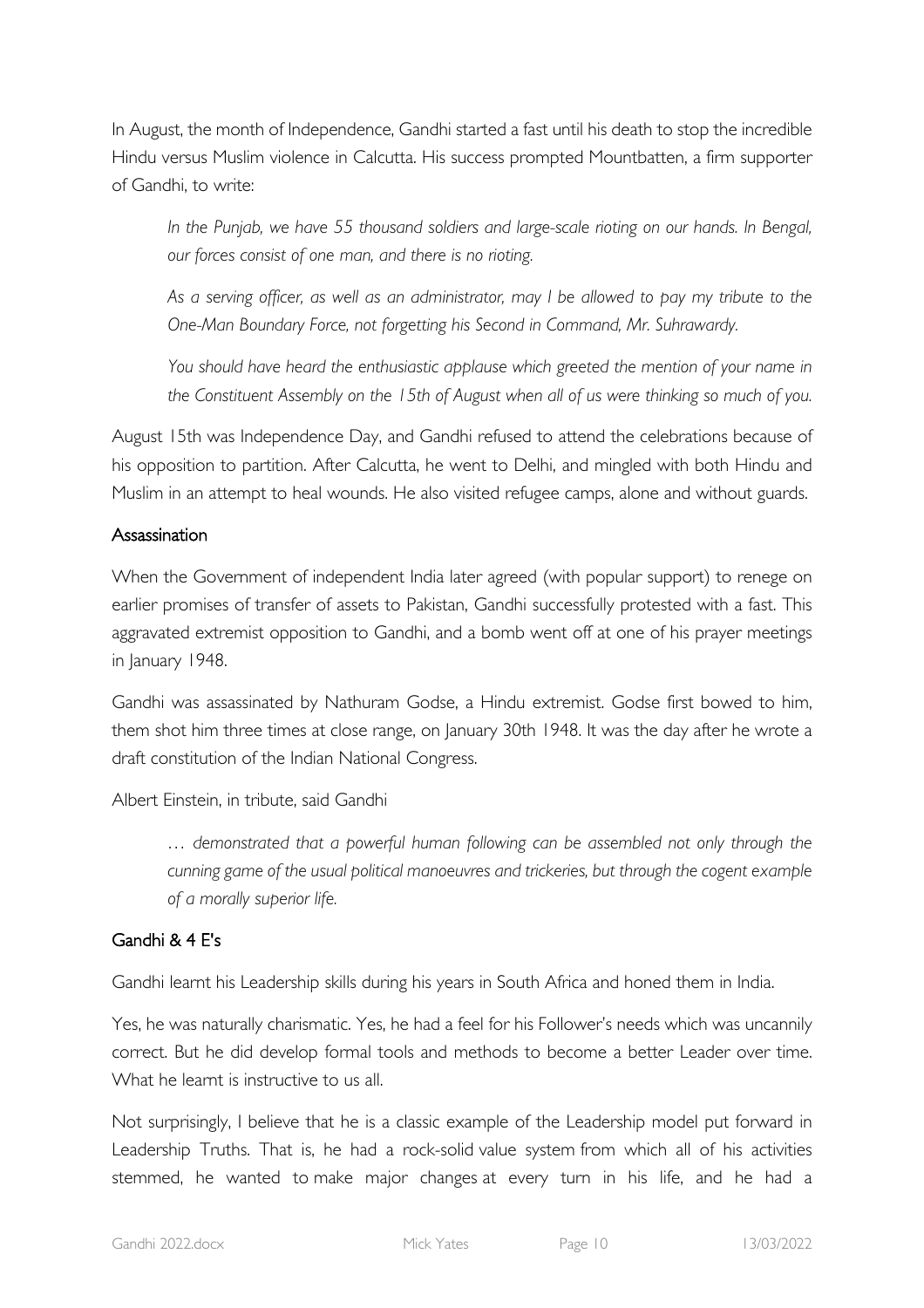totally interdependent relationship with his followers. And, as a man of action, he used the 4 E's throughout his life.

## **Beliefs**

Before we delve into the analysis, it is important to understand a little more about Gandhi's beliefs, and how they relate to his actions. His entire program rested firmly on his moral code.

As discussed in the biography, whilst a Hindu, his wide-ranging interests and learning gave him knowledge and an eclectic assimilation of other faiths. He was without doubt a learner and an experimenter in almost every aspect of his activities, and throughout his life.

Some of his Christian followers once argued that his approach, especially as regards self–sacrifice and suffering love meant he should convert 100% to Christianity and be done with it! Indeed, he once walked through the Vatican, ignoring the artwork, but stopping to weep before the Crucifixion.

His beliefs are central to everything he did. He saw love in Christianity, a direct relationship with one's God in Islam, and the unity of life in Hinduism. Religion for Gandhi was what one did, not what one believed. Action was everything.

Western doctrine talks of either mind/body, or mind/body/soul, and then adds the mind distinction of the ego and the id. Gandhi however constructed a more complex, multiple layer theory of the human being. Some of the aspects were classic Hindu, and some were Gandhi additions or modifications. Frankly, some of Gandhi's writings are inconsistent with others, but that reflects his learning over time rather than some kind of intellectual immaturity.

Gandhi saw a four part whole making humanity what it is. First, there is the body, in the classic Cartesian sense. This splits into two parts - the physical aspects of the body, and then the senses by which we communicate with our surroundings.

Second, there is mind (or Manas). As many other thinkers do, Gandhi distinguished between consciousness (Chetana) and intelligence (Buddhi). So far, there is little new.

Third, Gandhi, like all Hindus, believed in the Spirit (or Attman). This is not a Cartesian Ghost in the machine, but rather it is the universal principle or force within us all, and which connects us to the Universe. This is critical to understanding of Gandhi's Satyagraha, as that was designed to rekindle the true spiritual self in all of us. Recall that in Swaraj he did not just want the independence of India – he wanted the independence of each one of us, in a spiritual rebirth. Going further, Gandhi believed that the Attman within each of us allows us all to have the charismatic effect needed to lead others – because it connects everything to everything else.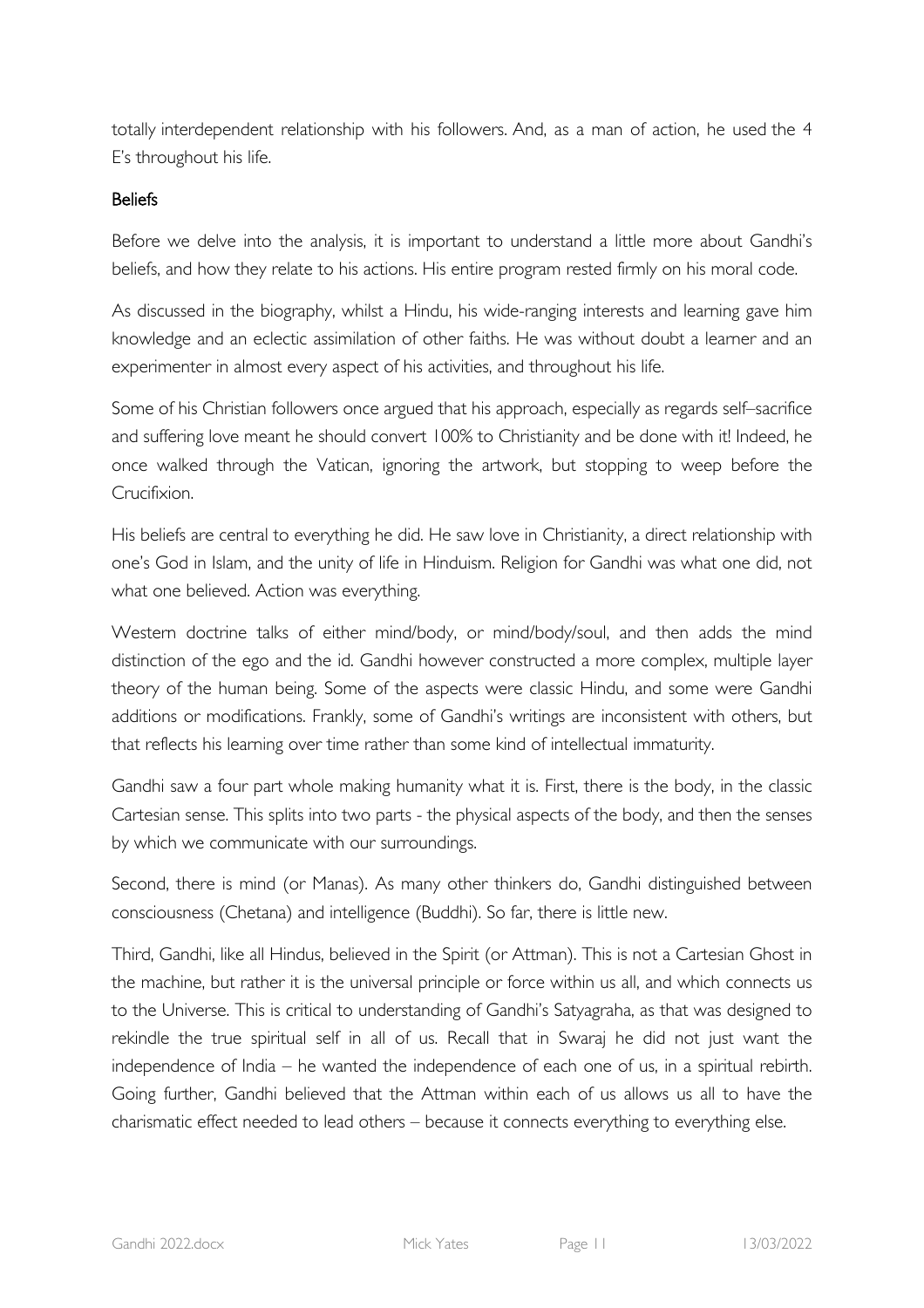The fourth component is the psychological or moral disposition that we all have, which uniquely belongs to each individual (the Swabhava). He believed that this was more a product of rebirth and Karma than learned characteristics. This is because God in his view is not a person but is Truth. Thus, by discovering one's own true dispositions, one reaches one's own unique spiritual destination (or Moksha). Again, spiritual renewal is to Gandhi the key to personal freedom.

## Values

For Gandhi, Truth was everything, and it was intrinsically linked with the concept of the nonviolence and spiritual renewal that was Satyagraha and Swaraj. Satyagraha was not just a political method but a moral statement about how to act politically. Unless events were conducted the right way, he would rather not act, and often called off protests or other actions as a result.

Truth was also connected to humility, cleanliness, celibacy and poverty. It was connected to unity (of religions and beliefs), and to the goodness of humanity. He always believed that people were intrinsically capable of good – which was both a key to his success as a Leader, and one of the reasons for his failures. He believed in action, and not just words.

He believed in industry and in self-reliance. He was sceptical of Modern society, and especially of the breakup of the rural communities as people migrated to industrial cities. Gandhi believed that natural methods were the best way to keep one healthy, and except for an appendix removal never used modern medicine. Finally, to Gandhi, being vegetarian was more than a health issue. It was a question of morality.

# Change

His entire life story is about action, to bring about positive change. He both succeeded and failed in what he sought to do, but he always moved forward, and he never gave up the quest for improvement, both social and spiritual, and both for individuals and for the Nation as a whole.

In some changes he succeeded, and in some he failed. And, in some case, the success came years after the action. For example, the Salt tax was only fully repealed at Independence. But, in every case his actions were targeted against a specific change he was trying to bring about.

## **Followers**

Gandhi's life is one of total service to others, and of the unselfish representation of their needs. His spirituality and charisma just added to his plain hard-nosed rationalism in analyzing each issue he faced – to evaluate how best to motivate and therefore lead his Followers. Rarely has one man been able to generate such a band of willing followers.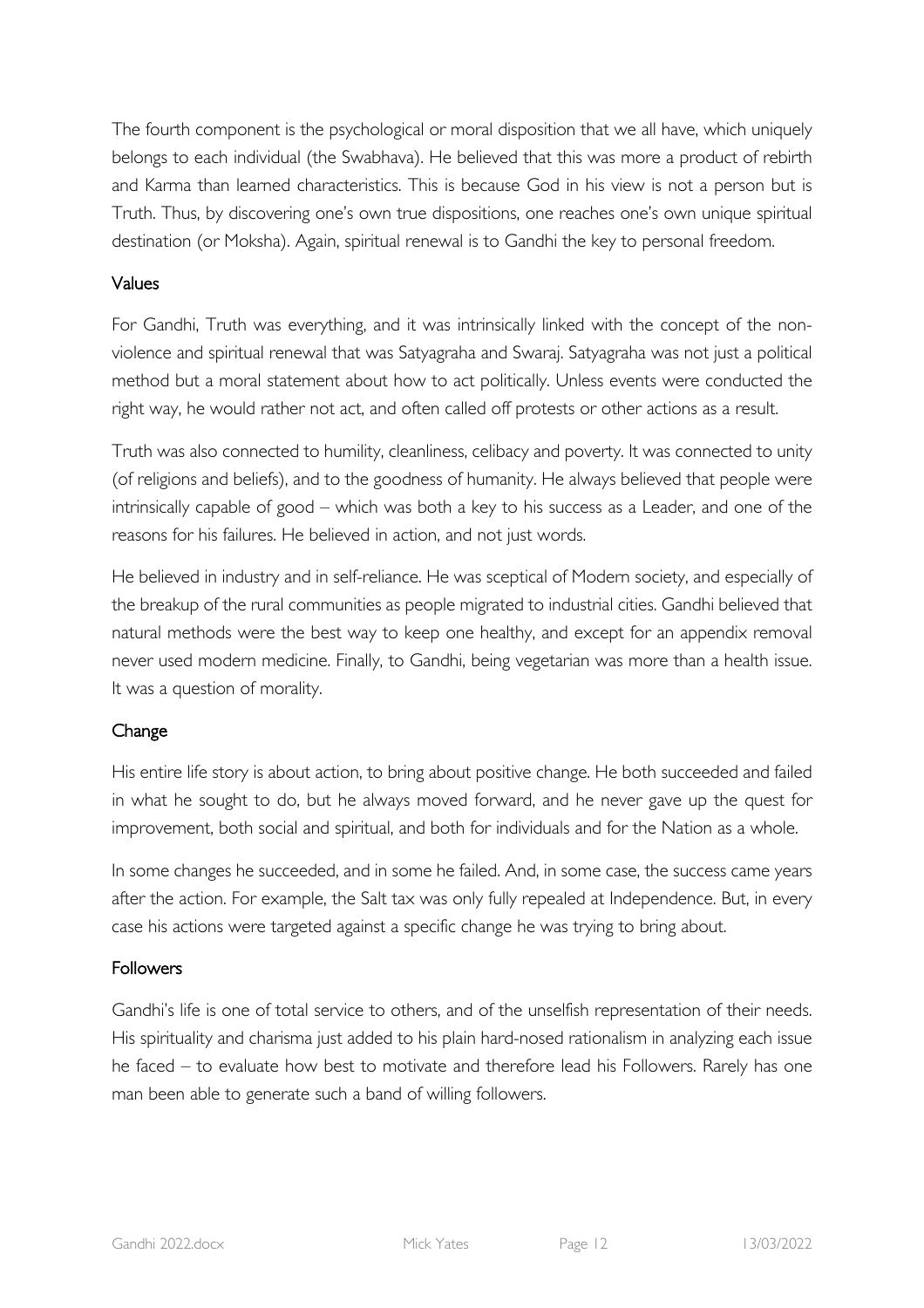## Envision

His vision of the future was a combination of the spiritual, the moral and the practical, and it was through his consistent application of his vision that he led.

He clearly felt that the apparent Indian lack of self-respect enabled the British to rule India, so he felt that Indians should take prime responsibility for their own situation. Thus, as consistently noted, Gandhi wanted not only the political independence of India, but the spiritual renewal (and independence) of all of India's people.

His vision of the future of India was firmly rooted in the glorious, spiritual past of the Gitas, yet with significant influence from Christian and other values. In expressing his vision, Gandhi touched the hearts of millions, and to this day holds a moral beacon for millions more.

Practically, he chose causes that were of great importance to his potential followers and brought alive his vision of what success would look like. Examples are his work to bring fair treatment to people in South Africa, the repealing the Salt Tax and Indian Independence itself. In every case he did not just use philosophical statements or flowery visions, but he laid out concrete objectives which people could buy into and then act upon.

By contrast, his failures stemmed from not being able to make concrete his own deeply felt vision of a just society - most importantly the final Partition of India.

In all things he did as a Leader, he thus put forward a powerful and appropriate vision to the Follower group. He could write the most complex, intellectual work, to be sure his point was understood. Yet, he could express the feelings of his Followers in the most simple and eloquent ways. Picking up a handful of salt on the beach was perhaps the most dramatic practical expression of his vision of freedom from the salt tax, an act that was copied by thousands.

# Vision?

On the other hand, he frankly had a model of modernity which was open to question. He respected the British people but did not respect Modern Civilization. He felt that the industrialization process led to irreligious society, and even felt it incongruous that women should be working in factories – although he did support the British suffragette movement. In essence he felt that the British were good people, with good institutions, but that they were being led off course by modernity.

It also seems that, whilst his prescription of self-reliance for India was a fair option, and one that rang a cord with the population, it was an exclusive vision – excluding the positive power of industrialization and the global economy in the making. It is somewhat ironic that a man of such inclusive ideals would not more actively seek to find better resolution between the opposing forces of core spiritual values and modern industrialization.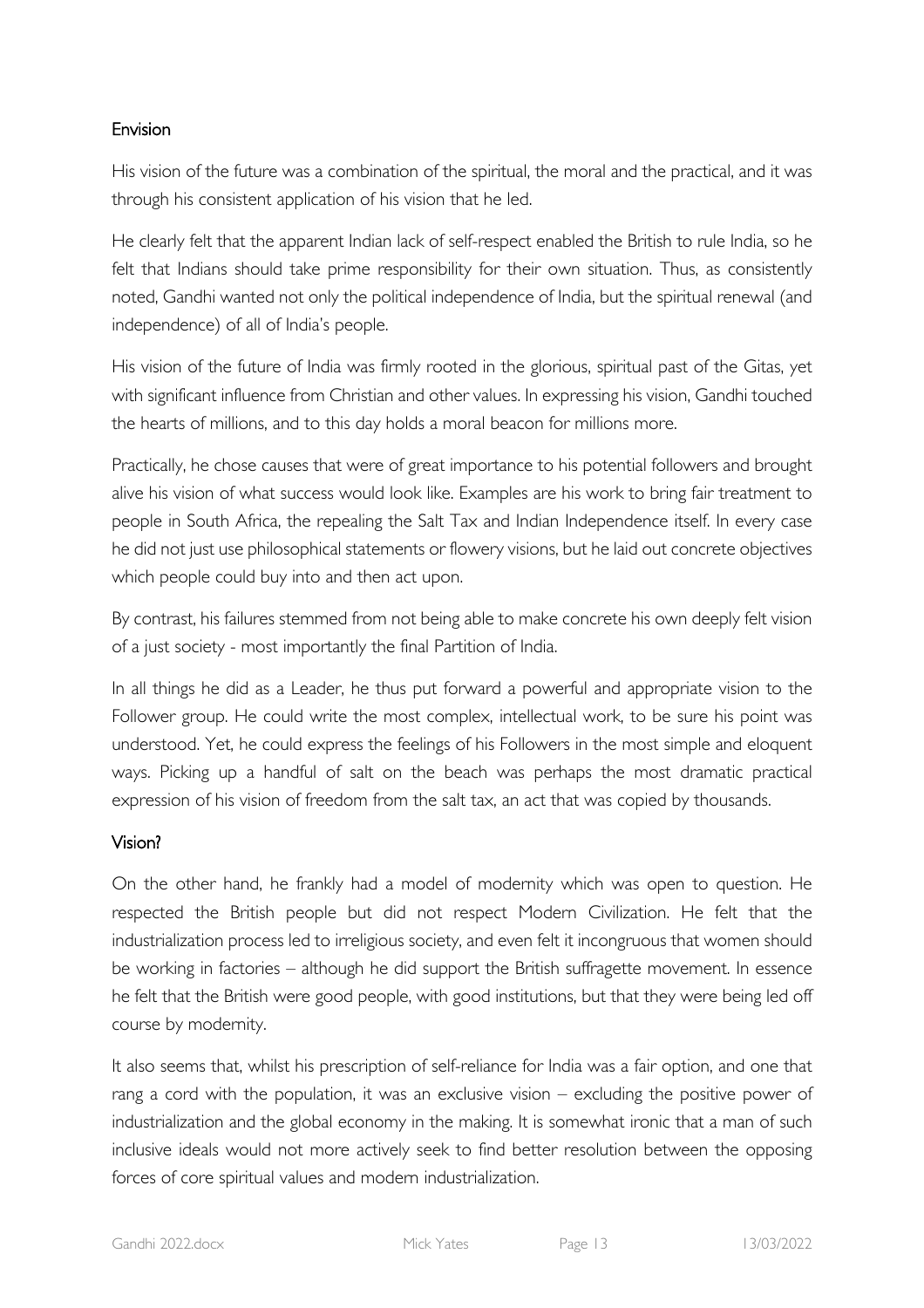Whilst Gandhi clearly felt that the violence of all Governments meant that the people should control their own destiny in small scale groups, he did not per se argue for a plural democratic India. He believed that the small-scale village communities would be able to work things out. Nehru was the driver for mass democracy, with his vision of a socialist India, rooted in her history, learning from the British democratic ideal, but firmly and independently looking forward.

## Enable

In formal organizational terms, Gandhi employed few unique methods. Yet, he clearly knew how to get people in the right place, to do the right thing. From arranging ambulance corps, to setting up formal protest organizations, to raising funds or even recruiting troops to fight in the War, he was no stranger to structure.

However, his greater enablers were in his own actions. He literally lived the life that he wanted other people to live. He demonstrated exactly how to behave, whether in normal day to day life, or in high-profile political protest. From the philosophy and structure of the Constructive Program, his use of a spinning wheel was both a symbol of revolution, and a method of demonstrating how to build the perfect Indian Society.

The Ashrams were permanent examples of how a society constructed of small, village groups should operate. The Ashram had very formal rules, which all built on the core value system he was adamant the inhabitants should have. Nothing helps humility or cleanliness come alive better than a turn at cleaning the latrine…

Gandhi also used words as enablers, ranging from writing protest letters to helping to construct the Constitution of the Indian Congress party. Satyagraha and Swaraj are themselves both words of description and words of action.

From his dedication to a life of action, everything he did enabled his Followers to follow and to act. Do what I do, not what I say was his greatest enabler. It was also his greatest energizer.

# Empower

Gandhi's life was a combination of discipline and freedom, for himself and for his Followers. His greatest successes came from empowering people with the methods and the desire for Satyagraha. When those individuals faced attack or prison, they were both terribly alone, yet totally connected to their fellow protesters. They were free to pursue their goals, yet they had a contract with Gandhi and with each other. He needed to serve them, just as they served him, the cause, and each other.

Unfortunately, his belief in the goodness of everyone to some extent blinded him from the frailty of human nature. Letting people free who cannot overcome their own demons leads to unpredictable consequences. This was clear in the violence of Partition. His belief that Satyagraha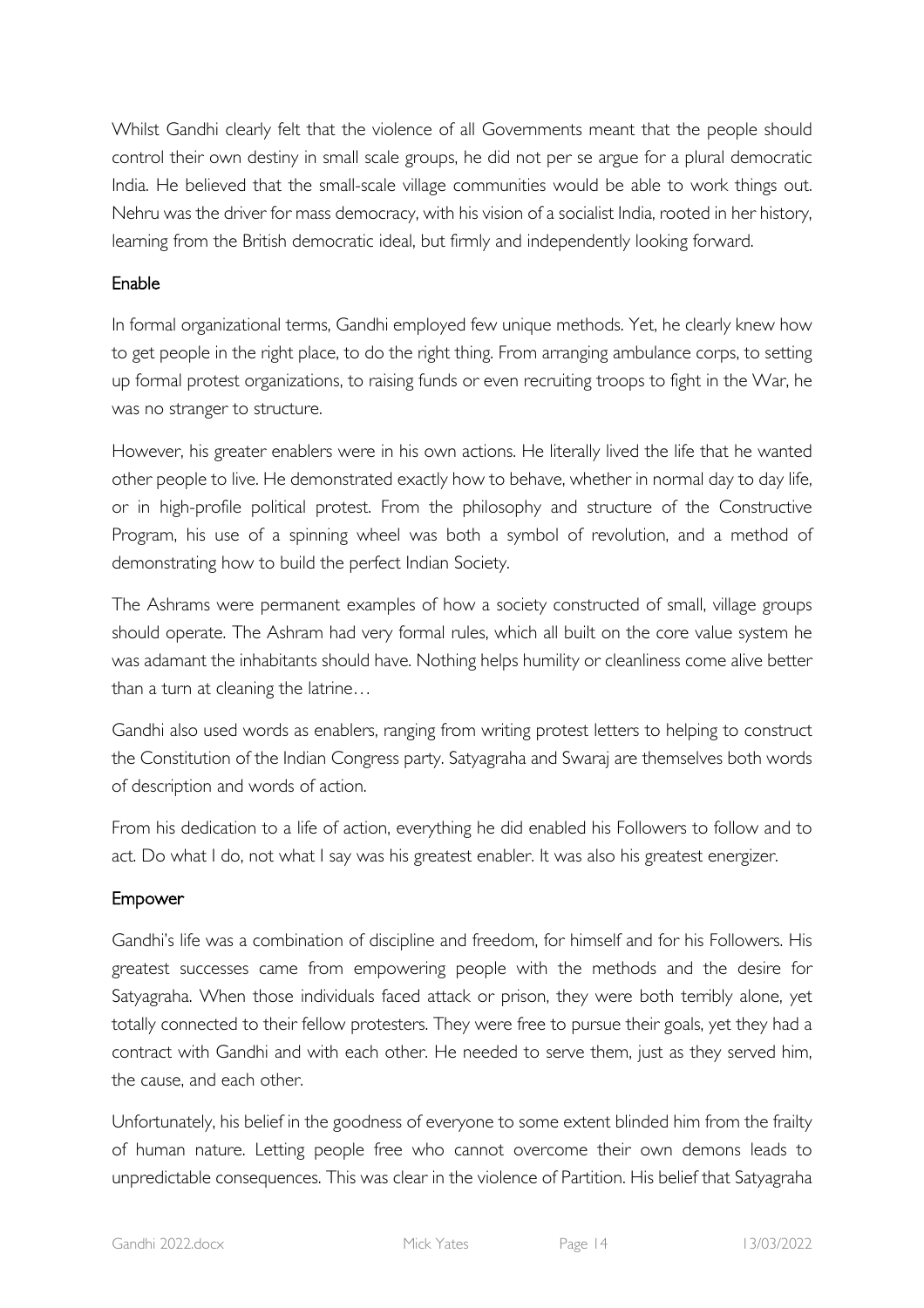would have helped the Jewish people in their terrible struggle with Hitler was at best idealistic, and at worst inconsistent with the nature of the task

## Energize

Gandhi had a knack of choosing causes which would have maximum impact, and which would have the maximum chance of touching everyone. Many members of Congress were sceptical of overly focusing on the Salt tax issue, as it had been a long-standing source of discontent. It could be seen as a minor issue in the grand scheme of the fight for Independence. Yet, the Salt March caught the imagination of the Nation, the global media and the world.

Not only could Gandhi energize on a large scale, but he could also touch individuals. A classic example is the response of the Judge who hoped Gandhi would be dealt with leniently, despite the Judge having to serve a mandatory sentence on him.

Gandhi's humility, and obvious care for his opponents as equally as his followers, meant that virtually everyone Gandhi met had an emotional response to the man and his actions. Witness the Lancashire mill workers in England, who should have disliked his boycott on their products. His obviously truthful and heart felt explanation, both of why he was doing what he was doing, and why he hoped the mill workers would not suffer, struck a significant chord.

Gandhi also chose his personal symbols well, from the white dhoti (cleanliness and humility) to only wearing sandals made of leather from cows that died naturally. The only decoration on the walls of his room at the Ashram was a crucifixion. He took the philosophy he espoused and turned it into visual representations of his story. These symbols clearly provided a consistency to the energizing process he consciously used.

From a story telling viewpoint, his speech on the Salt March, almost angrily denouncing the overzealous use of scarce rural resources for the benefit of the marchers was a classic case of his speaking from his values and galvanizing his Followers back onto the right course.

Single handedly, he stopped slaughter at partition in Bengal, with two of his most powerful energizing tools. He fasted without fear, and he met the combatants face to face, with no fear for his own safety. In fact, it is worth noting that his apparent fearlessness and disregard for himself was in itself a powerful energizing force, and a great problem for his opponents.

Yet, he also failed in energizing. The fait accompli of partition showed that he had failed to overcome both the fears of the Muslims in a largely Hindu India, and the nationalism / exclusiveness of linnah. He also failed to generate a sufficiently multicultural, pluralist sense in the leaders of Congress to build the right bridges. He could find insufficient enablers, and he could not energize a unanimous desire for One India. Equally, his use of Hindu symbolism and obvious